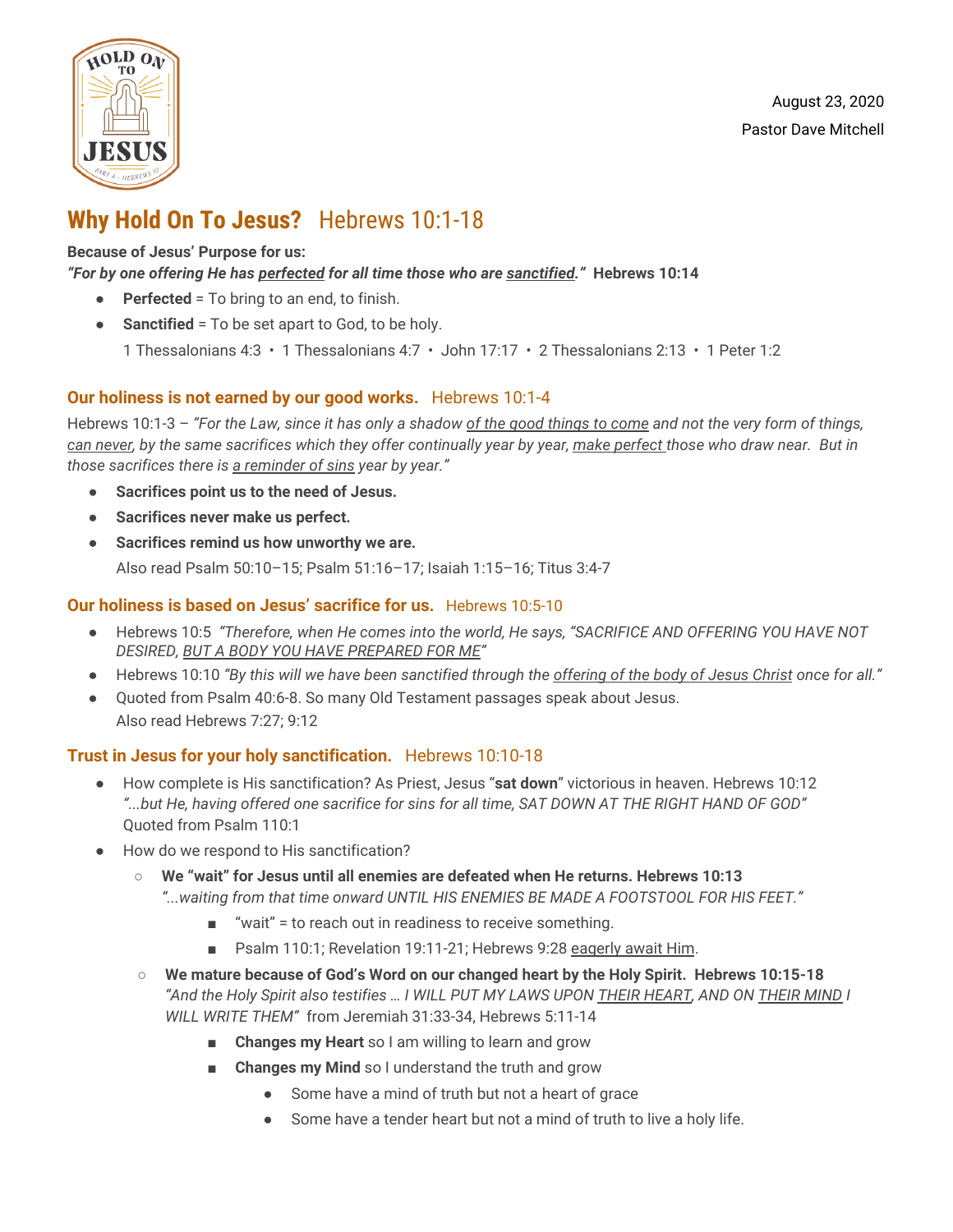

# **DIGGING DEEPER**

**HEBREWS 10:1-18**

# **Preparation**

If possible, find a quiet and comfortable place. Rid yourself of distractions such as your phone, television, school work, interruptions from others, etc. Open yourself to God and intend to learn from Him. *"Lord, here I am, I present myself to You. Open my heart to the truth of what is going on in my life."*

# **Read the Text:** Hebrews 10:1-18 & John 15:1-5

Read the text a few times until you have a clear understanding of what the passage is saying.

#### **Contemplate + Journal** 8

Spend time thinking about and journaling your thoughts to the following questions. If you meet with a LifeGroup, you can also share your responses with them and have a great discussion.

- What is a word or phrase the Lord impressed on you in this time? Meditate on that.
- Ask the Lord to help you identify times and tendencies in your life where you try to earn God's forgiveness and your own holiness through good works. Be still. Invite the Spirit to retrain this mindset, and to believe the significance of Jesus' sacrifice for you.
- In sanctification we are going to have to learn to abide in Christ. Sanctification is a slow journey. Open your heart to God and acknowledge that you cannot do this on your own, you need Him. Have you tried on your own? What would it be to abide in Him as you journey through this life of sanctification?
- How and what do you feel? Is there a specific situation in your life that relates to this passage today? Pray through this for a moment.

# **Praise + Worship**

Worship is an act or mindset shift that realigns us to the reality of who God is. Find this song on Spotify, YouTube, AppleMusic, etc. and the lyrics if you would like to read or sing along. Make this song your prayer and declaration of praise and worship as you hear truths being sung over you. Allow the Lord to minister to your heart in this time. **Song Recommendation: "[Once](https://www.youtube.com/watch?v=cCu9cVpHZ2U) for All" by Scott Cunningham**

# **Closing Prayer**

Spend some time in prayer. Whether it is simply sitting in God's loving presence, expressing thankfulness and gratitude, and/or offering up supplication, pray what is on your heart in this time.

#### 6 **Blessing**

May you know and believe that once and for all your debt has been paid. As your journey through this life of *sanctification may you trust in Jesus as you abide in Him and He in you.* **John 15:4**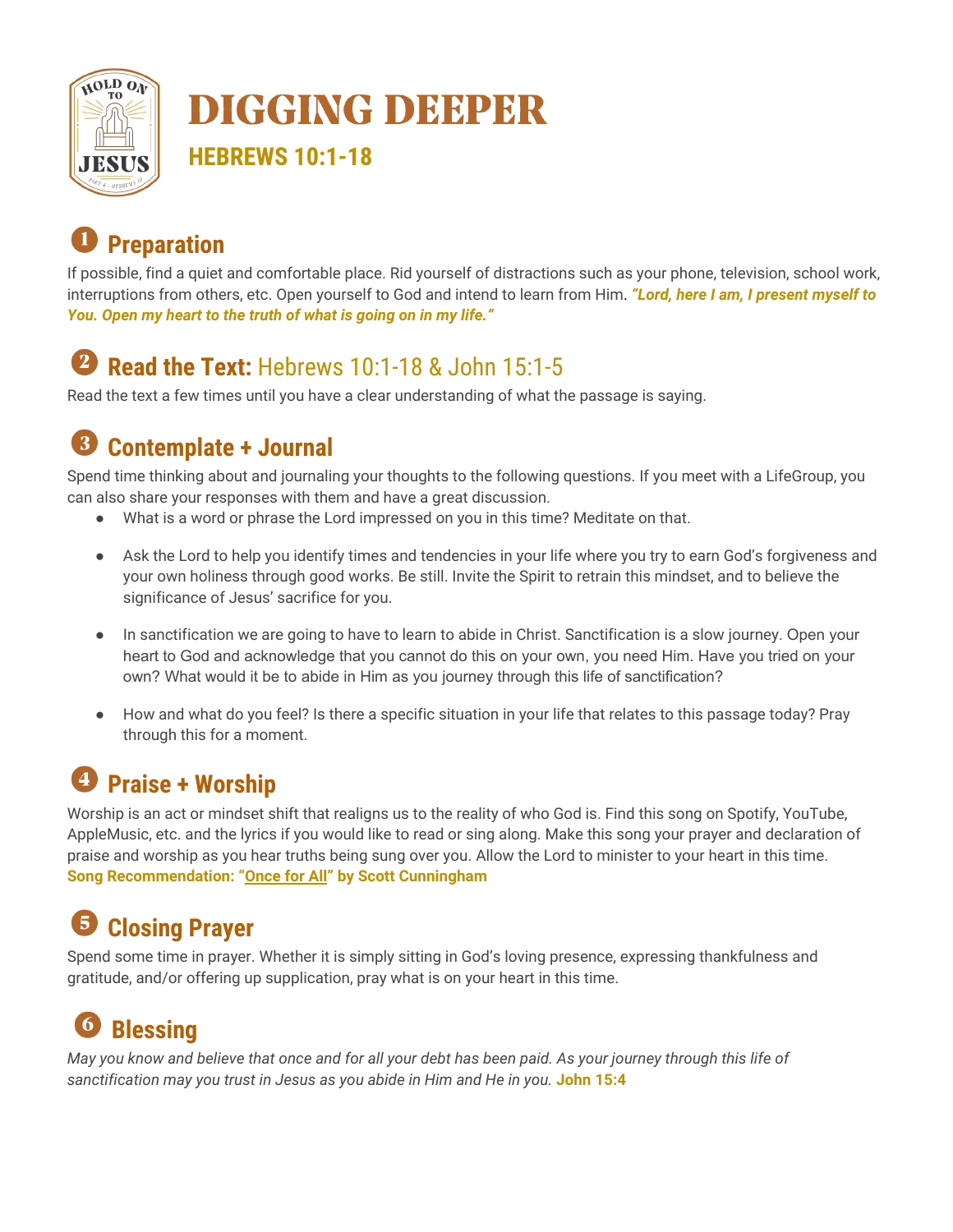### **SCRIPTURE READINGS ON HOLINESS**

Thank you to our Calvary Christian School teachers for sharing these verses with us today. **www.calvary.school**

**1 Chronicles 16:29** "Give to the Lord the glory he deserves! Bring your offering and come into his presence. Worship the Lord in all his holy splendor."

**Exodus 15:13** "With your unfailing love you lead the people you have redeemed.In your might, you guide them to your sacred home."

**Psalm 93:5** "Your royal laws cannot be changed. Your reign, O Lord, is holy forever and ever."

**Romans 6:22** "But now you are free from the power of sin and have become slaves of God. Now you do those things that lead to holiness and result in eternal life."

**1 Corinthians 1:30** "God has united you with Christ Jesus. For our benefit God made him to be wisdom itself. Christ made us right with God; he made us pure and holy, and he freed us from sin."

**2 Corinthians 7:1** "Because we have these promises, dear friends, let us cleanse ourselves from everything that can defile our body or spirit. And let us work toward complete holiness because we fear God."

**Ephesians 1:4, 7** "Even before he made the world, God loved us and chose us in Christ to be holy and without fault in his eyes… He is so rich in kindness and grace that he purchased our freedom with the blood of his Son and forgave our sins."

### **NEXT STEPS**

**Your Response Today:** Do you want to take a next step in your faith, ask for prayer, or learn more about following Jesus? Take a moment to fill out our online connection card by texting **"Card"** to **970-00**

**Connect in a LifeGroup:** Grow in community together this summer with others from Calvary. There will be some groups meeting online throughout the summer, as well as smaller off-campus groups meeting in-person. Browse groups to join, or consider helping to start a new group using a Bible Study resource on Sabbath, The Lord's Prayer, Psalm 23, or Digging Deeper in Hebrews at **calvarylife.org/groups**

**Discover More:** Learn about ways you can connect to life at Calvary including weekly pastoral updates and online events, find resources to receive care and help through this season, and discover how we are reaching out with the good news of Jesus locally and globally at **CalvaryLife.org**

### **RESOURCES**

**Worship Services:** Our Worship Services will be streamed live online from the Worship Center each Sunday at 9:30am in English and there is also a service streamed live from the Chapel in Spanish at 11:00am. Find ways to watch and resources for you and your family on our website at **calvarylife.org/live** We also have on-campus outdoor services now available. RSVP is required - learn more and sign up on our Church App. Find out more at **calvarylife.org/app**

**Family Activities:** Find ways to help "do church" with your kids and fun activities to build their faith each Sunday and throughout the week with great resources provided by Calvary Town at **calvarylife.org/town**

**Find Help or Give Help:** Do you need assistance or encouragement in this season? Or, do you want to get involved and be available to help others in need? Find ways to receive help or give help at **calvarylife.org/help**

**Ways to Give:** Please pray for those who are affected economically by this virus and for our church finances as well, that God would sustain and provide through this challenging season. Please consider mailing a donation to the church or you can give online simply and securely this week at **calvarylife.org/give**